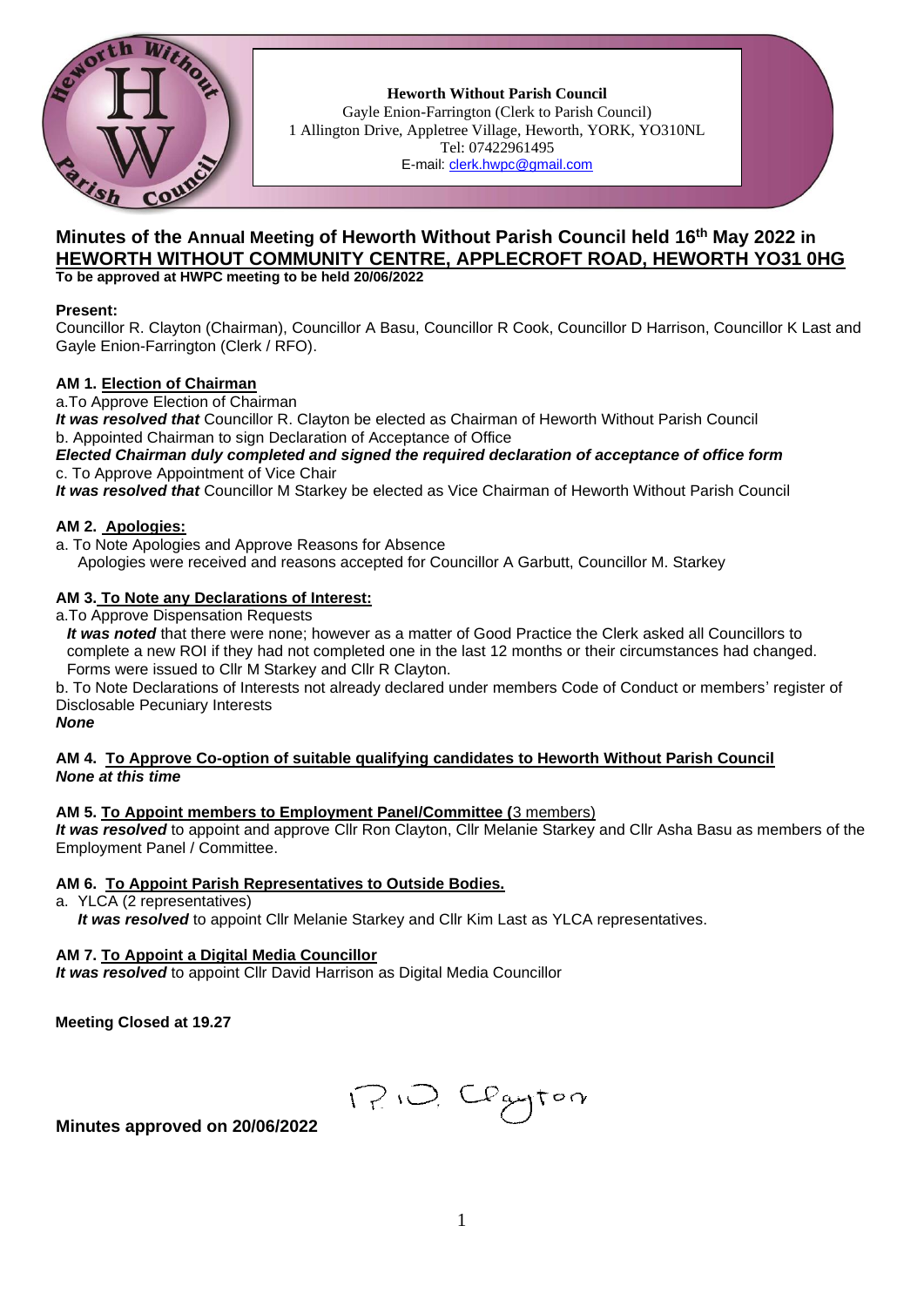## **Minutes of the Meeting of Heworth Without Parish Council held 16th May 2022 in HEWORTH WITHOUT COMMUNITY CENTRE, APPLECROFT ROAD, HEWORTH YO31 0HG To be approved at HWPC meeting to be held 20/06/2022**

**Commenced 19.28**

# **ORDINARY MEETING**

# **71/2022. Apologies:**

- a. To Note Apologies and Approve Reasons for Absence Apologies were received and reasons accepted for Councillor A Garbutt, Councillor M. Starkey
- b. To approve the Co-option interview outcome *It was resolved* to welcome Cllr Kim Last to HWPC, which was done.

## **72/2022. To Note any Declarations of Interest:**

- a. To Approve Dispensation Requests
	- *None*
- **b.** To Note Declarations of Interests not already declared under members' Code of Conduct or members' register of Disclosable Pecuniary Interest

Cllr D Harrison notified HWPC of his personal acquaintance with the applicants relative to 22/00901/FUL *It was noted.*

## **73/2022. Public Participation:**

**Members of the public who wish to speak regarding an item within the remit of the Parish Council may do so. PLEASE NOTE: Total time limit for this item is 30 minutes, each speaker limited to a 5-minute slot.**

## **74/2022. A) To Receive report from Councillor Nigel Ayre – Heworth Without Ward Councillor**

No report was submitted. However images of a MUGA elsewhere within York were submitted for HWPC to view.

## **75/2022. Minutes**

a. To Approve Minutes of the Ordinary Meeting of Heworth Without Parish Council held 18/04/2022 *It was resolved* to approve said minutes as a true and accurate record of the Ordinary Meeting of Heworth Without Parish Council held 18/04/2022.

## **76/2021. Councillor Vacancy**

a. To report that 1 outstanding councillor vacancy is currently advertised via co-option. To approve interview dates and times.

*It was noted* that this is on hold until someone applies. Clerk was requested to send information to one interested party.

b. To confirm the councillor vacancies to replace Cllr P Wells and the prospective vacancy of Cllr R Cook were advertised on Wednesday 11th May 2022 with CYC; the deadline for objections to co-option will be 31st May 2022. Then we can hopefully advertise for co-option with a deadline of around 22nd June 2022. Interviews can then take place end of June or beginning of July for both vacancies. *It was noted.*

#### **77/2022. Planning:**

a. To Consider planning applications received

| <b>CYC Reference</b> | <b>Address</b>                                | <b>Description</b>                                                 |
|----------------------|-----------------------------------------------|--------------------------------------------------------------------|
| 22/00715/FUL         | Ivy House Farm Stockton Lane<br>York YO32 9UB | Extension of outbuilding with new door/window openings<br>Approved |
| 22/00901/FUL         | 117 Bad Bargain Lane York YO31<br>0PF         | Single storey front extension<br>Approved                          |

## **Approved Planning**

None this month

b. To Consider any other planning related issues *It was reported* that 2 applications have been withdrawn this month. 22/00473/FUL, York Caravan Park, Stockton Lane York YO32 9UB, Siting of a caravan to provide wardens accommodation.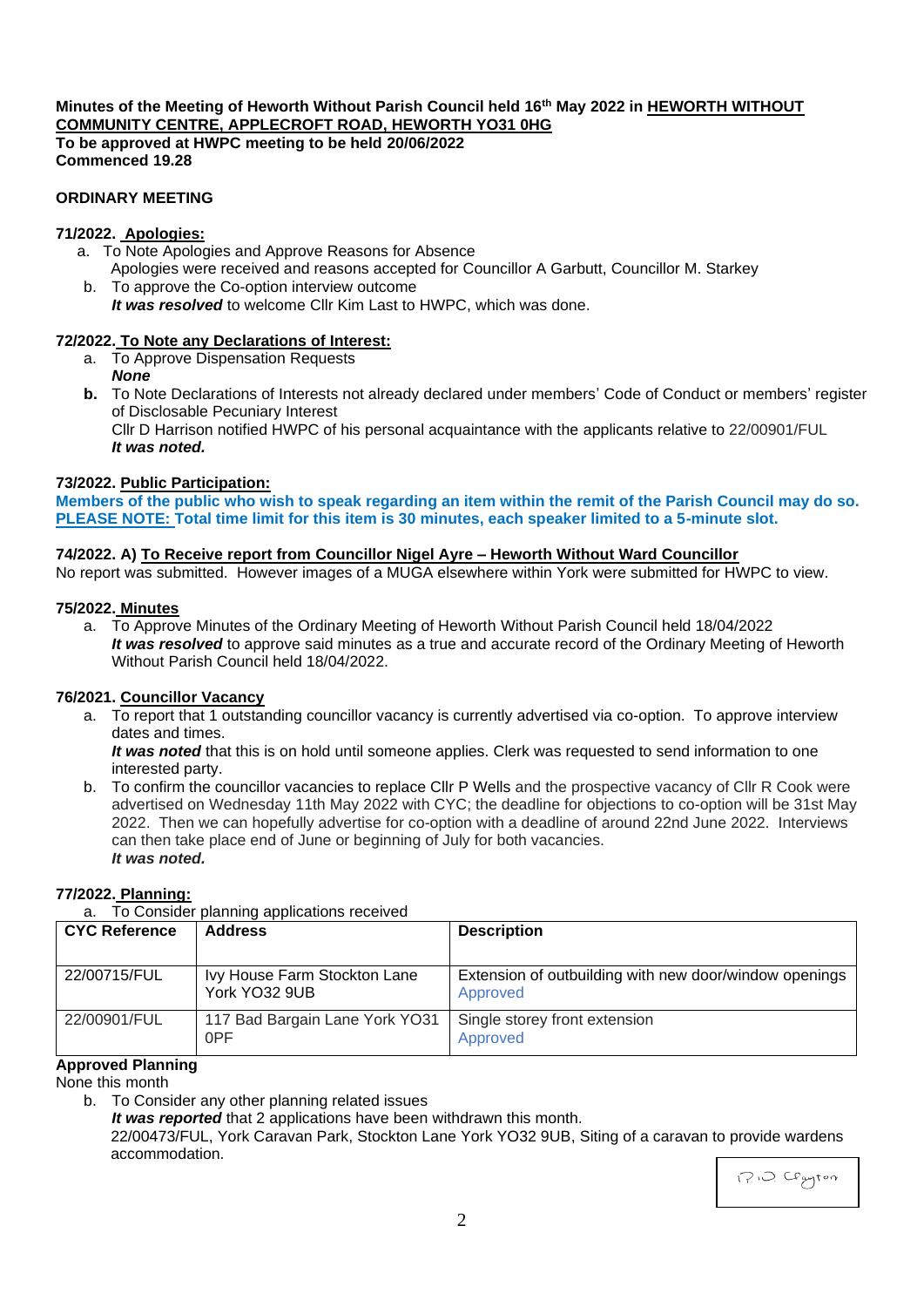21/02813/FUL, Beckfield Farm Stockton Lane York YO32 9UA, Conversion and extension of existing barn to form 1no. one bedroom dwelling. Creation of an access road from Stockton Lane. Creation of parking area and domestic curtilage.

c. To Consider any planning enforcement issues *None*

#### **78/2022. Finance:**

a. To Approve payments as detailed in Appendix 1

| Invoices to be paid<br>after 16/05/2022 | <b>INVOICE DATE</b>              | <b>SUPPLIERS VAT</b><br><b>REGISTRATION</b><br><b>NUMBER</b> |                                            | £         | Payroll is<br>NET pay |                           |
|-----------------------------------------|----------------------------------|--------------------------------------------------------------|--------------------------------------------|-----------|-----------------------|---------------------------|
| Clerk Payroll                           | 25/05/2022                       |                                                              | wages                                      | £513.03   |                       |                           |
| Clerk Home<br>Working                   | 25/05/2022                       |                                                              | Home working<br>allowance                  | £26.00    |                       |                           |
| <b>Clerk Mobile</b>                     | 25/04/2022                       | 245719348                                                    | Plusnet monthly<br>SIM charge Now<br>by DD | £6.00     | inc VAT               | Paid by<br><b>HWPC DD</b> |
| Groundsman                              | 25/05/2022                       |                                                              | wages                                      | £195.40   |                       |                           |
| Signs Express                           | 22/4/2022<br>(proforma<br>quote) |                                                              | Viynl Sign Caution<br>Pedestrians          | £102.64   | inc VAT               |                           |
| <b>ScrewFix</b>                         | 25/04/2022                       | 232555575                                                    | Gorilla Glue                               | £27.98    | inc VAT               | Paid by<br><b>HWPC BC</b> |
| Amazon                                  | 27/04/2022                       | GB190023639                                                  | Strimmer Line for<br>Groundsman            | £18.98    | inc VAT               | Paid by<br><b>HWPC BC</b> |
| <b>CAS</b> Insurance                    | 03/05/2022                       |                                                              | Parish Insurance                           | £855.57   | inc VAT               |                           |
| <b>YIAS</b>                             | 09/05/2022                       |                                                              | Internal audit of<br>final accounts        | £315.00   | no vat                |                           |
| <b>TOTAL</b>                            |                                  |                                                              |                                            | £2,060.60 | Total                 |                           |

*It was resolved to* settle all above accounts with immediate effect. Invoices checked and approved by Councillor R. Clayton and all Councillors agreed. It was agreed that Cllr R Clayton will be the second signatory for the bank payments

- b. To Approve Financial Accounts in Cash Book & Income and Expenditure to  $30<sup>th</sup>$  April 2022 *It was resolved* to approve Financial Accounts in Cash Book & Income and Expenditure to 30<sup>th</sup> April 2022
- c. To Approve Bank Reconciliation Statement to 30<sup>th</sup> April 2022 *It was resolved* to approve Bank Reconciliation Statement to 30<sup>th</sup> April 2022
- **d.** To Approve Budget Monitoring of Income and Expenditure up to 30th April 2022, against this year's budget. *It*  **was resolved** to approve Budget Monitoring of Income and Expenditure up to 30<sup>th</sup> April 2022
- e. To report progress with the Barclays Bank Mandate change in order to add Cllr A Basu to the authorised signatory list. And Cllr M Starkey gaining access to online banking authorisation. *It was noted* that Asha Basu application is in progress and Cllr Melanie Starkey now has access to the bank as a signatory.
- **f.** To report on the outcome of the Annual Internal Audit and consider any recommendations made in the report. **It was noted**
- g. To approve 8hrs overtime worked by the Clerk for the Annual Internal Audit day 6<sup>th</sup> May 2022 (including preparation for the day)

It was approved to pay 8hrs overtime worked by the Clerk for the Annual Internal Audit day 6<sup>th</sup> May 2022 (including preparation for the day)

- h. To sign off and approve the Unaudited AGAR 2021/2022
- *It was approved* and Cllr R Clayton signed the AGAR 2021/2022.
- i. To approve the Notice of Public Rights and Publication of Unaudited AGAR and its announcement (noticeboards and website) and that it will be available for inspection between Monday  $6<sup>th</sup>$  June 2022 – Friday 15th July 2022.

*It was approved* that the Notice of Public Rights and Publication of Unaudited AGAR and its announcement (noticeboards and website) will be available for inspection between Monday  $6<sup>th</sup>$  June 2022 – Friday 15<sup>th</sup> July 2022.

#### **79/2022. Heworth Without Parish Council Administration / Events:**

a. To approve the renewal of the HWPC Insurance Protection Policy with CAS for £855.57 – renewal date 31/5/2022

*It was resolved* that the Clerk should renew this policy. The internal auditor also commented on the suitability and value of the scheme. Credit goes to our 2 former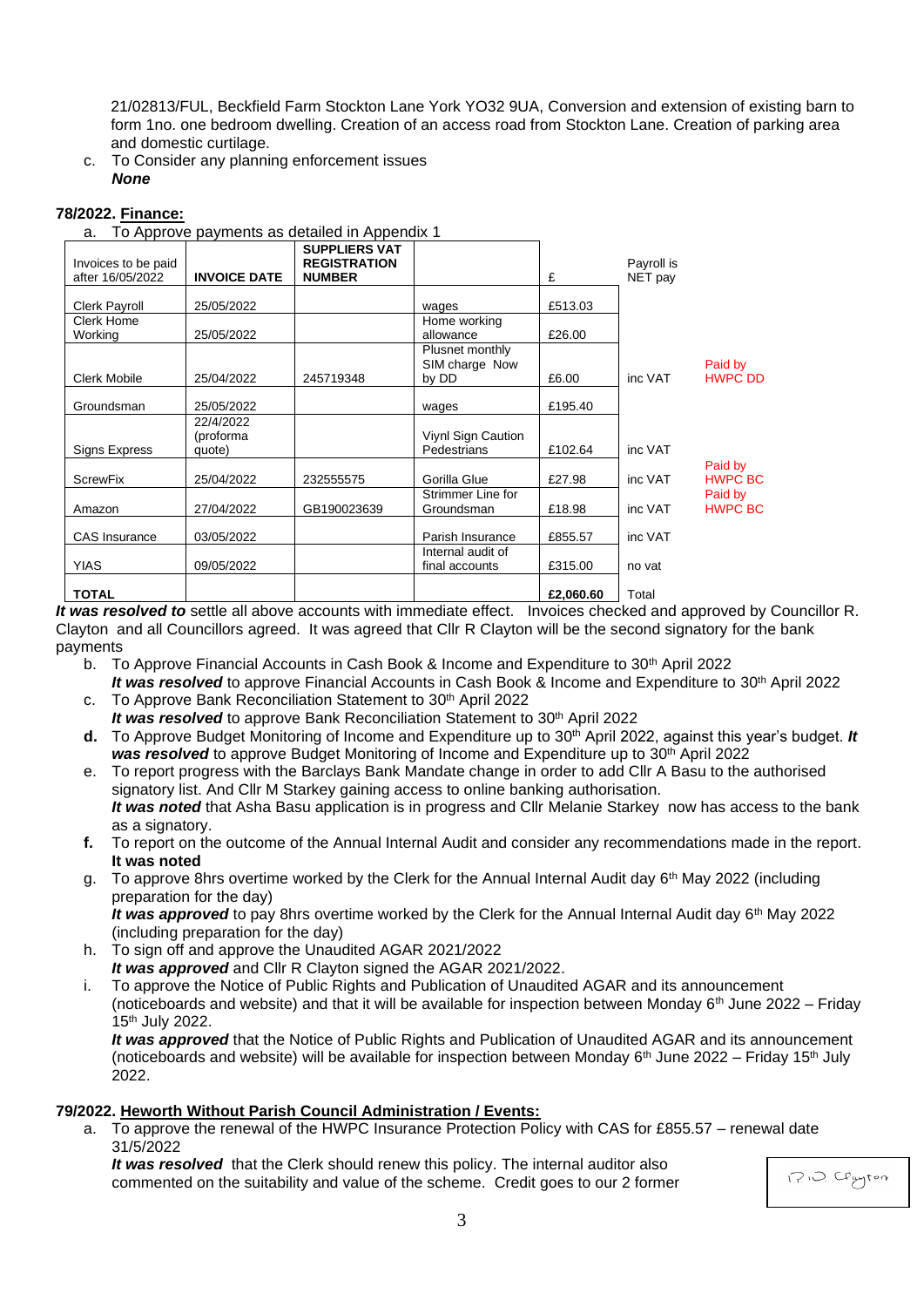councillors, P & M Wells , who did a great deal of research over 3 years ago and discovered this insurance provider.

b. To approve the plans for York Knights Event on the Playing Fields 30<sup>th</sup> May 2022 at a cost of £200 for HWPC with HW Ward also contributing £200 as we split the cost 50/50, to create a free event for the community with inflatable fun during the May Half Term holidays.

*It was resolved* to approve holding the following event **- Future Knights When: Monday 30th May**

**What: Future Knights Inflatable Arena session Where: Stray Road Playing Fields, Heworth Without, YO31 0NE Who: 1:00pm – 2:30pm Primary Knights suitable for ages 5-11 years. 2:30- 4:00pm Secondary Knights suitable for ages 11-16 years. Funded by Heworth Without Parish & Heworth Without Ward at Stray Road Playing Fields**

- **c.** To approve, if required, for York Knights to use Stray Road Park Playing Fields as a venue on other dates (31st May and 1st June) for other Wards. *It was reported* that this is no longer required as they will be using Dodsworth Avenue King George Field, York, Arran Place, YO31 8UA.
- d. To approve the plans for York City Football Club Event on the Playing Fields during the summer holidays for 3 sessions (dates tbc) at a cost of £1479 for 3 half daysfor HWPC and HW Ward to split the cost 50/50 to create this community children's sport event during the summer holidays. Should this prove successful we can budget for more – perhaps 5 or 6 - next year.

*It was resolved* to approve the go - ahead with these events.

- e. To report that sadly after the success of the Easter Event, the Women's Institute are unable to run the café for the Jubilee Sunday Picnic event Sunday 5<sup>th</sup> June 2022 due to being unable to secure a team of volunteers. *It was noted*
- f. To approve final plans and promotion for the Jubilee Sunday Picnic event Sunday 5<sup>th</sup> June 2022 2-6pm at Stray Road Playarea and fields. *It was resolved* to approve to have a final planning meeting on Friday 27<sup>th</sup> May 2022 at 11am. Clerk to update the action plan and issue to full council.
- g. To investigate how we can get more HW parish residents following our facebook page, before we conduct future surveys

*It was resolved* to approve for the Clerk to promote up and coming events to try and engage more followers.

- h. To report progress on the Heworth Local History project proposed by Councillor Asha Basu. *It was noted* that this is a very worthwhile project, likely to engage and interest schools and residents. However there is still a lot of preliminary planning and investigations to be undertaken. Cllr A Basu to contact existing Local History organisations.
- i. To approve the quote and visual proof of "Caution Pedestrians" signage for the Community Centre entrance see invoices email and proof – Clerk will bring a proof to meeting also. *It was resolved* to approve the Clerk to proceed with the order and pay.

# **80/2022. Heworth Without Parish Council Policies and Documentation**

- a. To Consider any other Heworth Without Parish Council Policies and Documentation issues *None this month*
- b. To approve HWPC Annual Review of HWPC Standing Orders 2022 Note item 22c, in 'Relations with Press/Media' should read as follows: 'Notwithstanding any directions made hereinabove or in the existing Policies/Guidelines, any Press release (including any statement released on any Social Media) must be approved by an Administrator, and the Clerk should be informed of any Administrator's actions. This condition shall not apply, however, to statements approved at Council Meetings, Information forwarded from any Statutory Body, Public Libraries, community organisations &c. or emergency announcements pertaining to health and safety measures.' **It was resolved** to approve the clerk to amend and upload onto the website as detailed above.
- c. To approve Digital Media Policy to comply with the Standing order change noted in agenda item 80/2022b 1. as is; but henceforth 1a. Then - the adjustment, or addition - ' 1b The Council will authorise its Clerk/RFO to make full and free use of all and any Social Media for all official Council business.' And ensure it is renumbered accordingly.

It was resolved to approve the clerk to amend and upload onto the website as detailed above.

## **81/2022. To Consider Issues Relating to Parish Assets and Open Spaces**

- a. Stray Road play area
	- i) To report that Stray Road Play area is not 'in Trust' status to prevent it from ever becoming housing. City of York Council have confirmed it is not something they see a need to do. Its status (protect) is green 12:0 Cegyton space within the York Local Plan (subject to Govt. approval). *It was noted*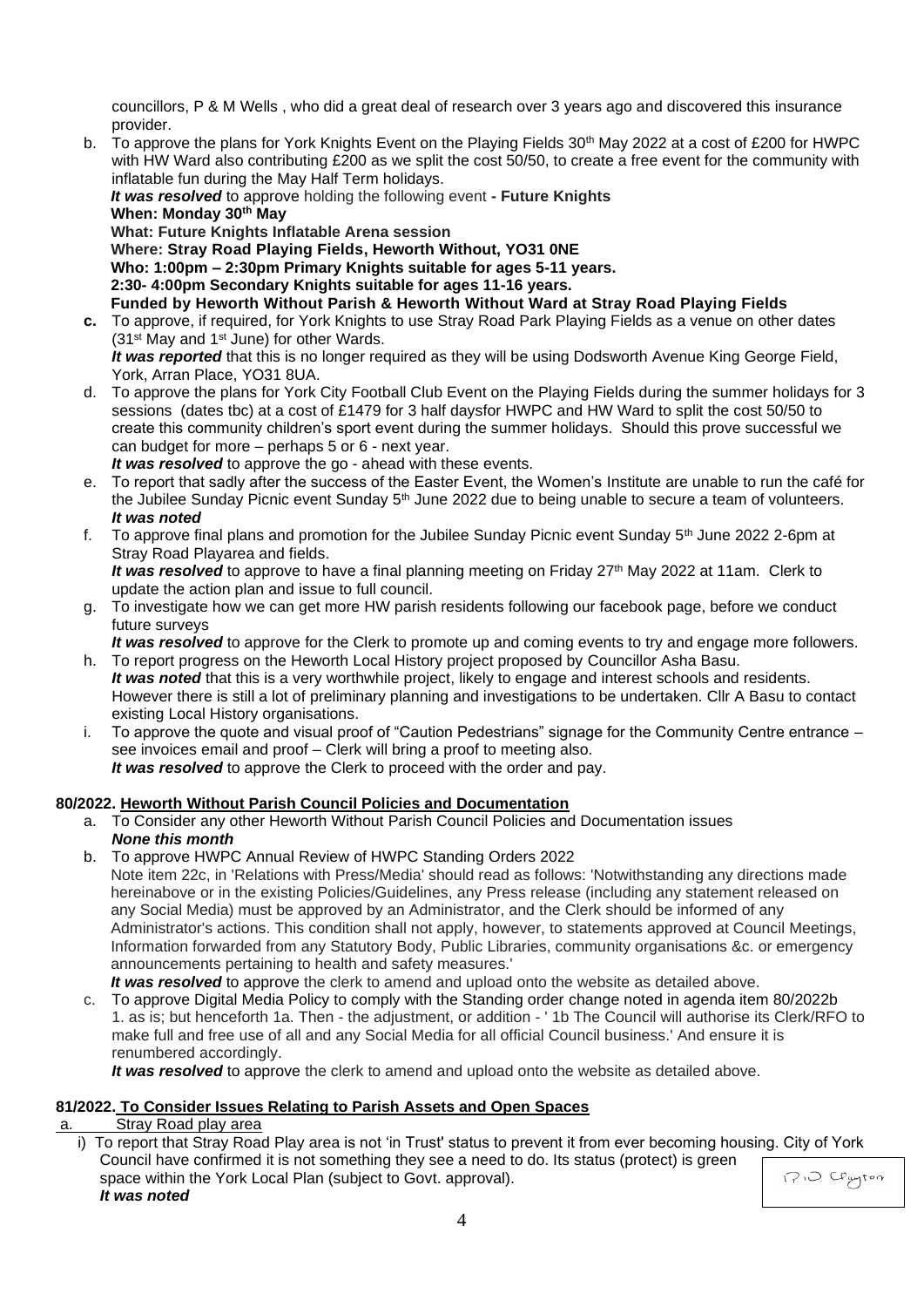- ii) To report that the HWPC Ride- on lawnmower is becoming unpredictable and requires replacing (purchased 2016) and soon will be no longer fit for purpose. Upon investigation CYC has found no suitable replacements and Dave Meigh (CYC) has confirmed that should we purchase a replacement this financial year, it can be added to our double taxation claim for next year as a legitimate expense *It was resolved* to approve the clerk to obtain 3 quotes to move this forward. It was agreed that an electric
- option would not be appropriate at this time. iii) To consider questions to ask Cllr Nigel Ayre re the imminent MUGA proposal. It was resolved to approve the clerk to send all questions to Cllr N Ayre - until we get more information nothing can be given to the residents of Heworth Without for consultation.
- iv) To report matters relating to Stray Road Play Area
	- *None*
- b. Stray Road Playing field, Jubilee wood and wildflower meadow
	- To Report that the 30 saplings planted last month with such glee by Y5 Hempland Primary School children have been destroyed, most of them taken away, a few just left uprooted - they are unlikely to survive. *It was reported* that the culprits have been identified and the Police are dealing with the matter
	- ii) To consider suitable replacements of the saplings and what to do moving forward. *It was reported* that a Treemendous donation via John with the help of Good Gym have replaced 10 trees so far on 9<sup>th</sup> May 2022, plus another birch tree kindly donated by a local resident.
	- iii) To Report on other matters relating to Playing field, Jubilee wood and wildflower meadow *None*

#### c. Open Spaces and other assets

i) To report matters relating to our open spaces and assets. *None*

## d. HWPC Allotments

i) To report that at least 1 plot at Stray Road Allotment appears to be being targeted with minor vandalism that is affecting the tenant's enjoyment and progress. This has been reported to the police from 1st May 2022 onwards.

*It was noted* and will be discussed at the next meeting with May's Crime figures from the police. Clerk to ask the PCSO if they can attend the June meeting to report on their increased patrols.

ii) To report matters relating to Stray Road Allotments. *It was reported* that the barricade at the far end of the allotments has been broken down again. Clerk to ask the Groundsman to repair and to report to the PCSO.

#### **82/2022. Employment and Training:**

- a. To Consider any current employment/training related issues
	- *None*

# **83/2022. Councillor Activities -To Receive Reports from Councillors who have attended recent training events and meetings**

# *None this month*

#### **84/2022. To Consider Highway/Transport Issues:**

- a. To Report progress with HWPC's involvement in the Community Speed Watch initiative. *It was reported* that we now have permission to conduct Community Speed Watch on more roads within our parish and will be conducting these sessions in due course, once we have more councillors trained up.
- b. To Note any further highway issues. *None*

## **85/2022. Policing and Security Matters:**

- a. To Consider Neighbourhood Policing Team Report *It was reported* that there were no crimes reported this month in HW Parish.
- b. To appoint a councillor/s to attend the North Yorkshire Police, Fire and Crime Commissioner meeting 26 May 2022 6.30pm - 7.45pm

*It was resolved* that all or any available councillors should attend, if possible.

c. To Consider any further policing and/or security related issues *It was noted* that our PCSO Matthew Mason and the Clerk have already liaised regarding the incidents in May (Trees and Allotments)

1?10. Clayton

#### **86/2022. Correspondence:**